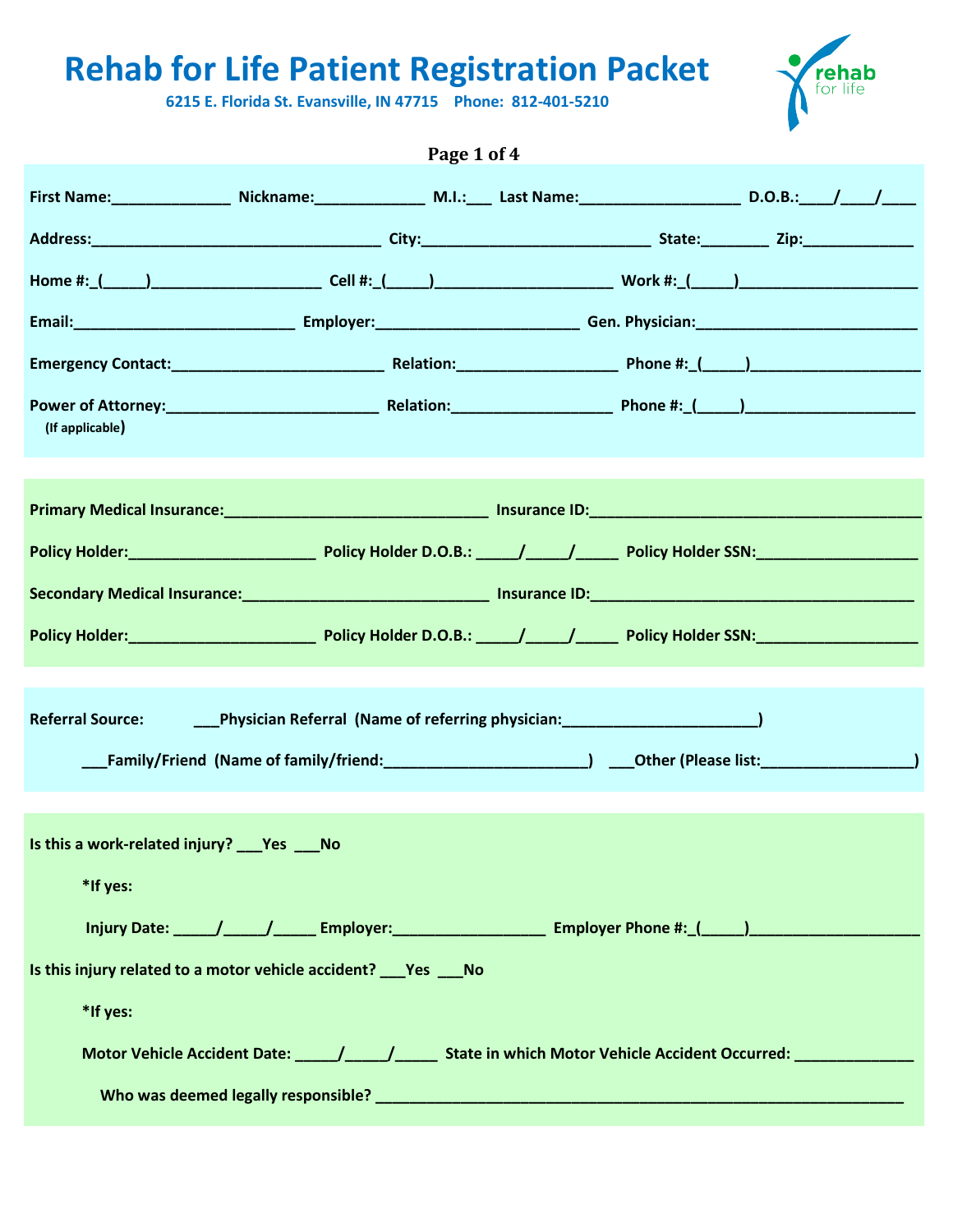

**6215 E. Florida St. Evansville, IN 47715 Phone: 812-401-5210**

# **Page 2 of 4 Do you use tobacco? \_\_\_Yes \_\_\_No \*If yes, are you actively participating in a smoking cessation program to stop usage? \_\_\_Yes \_\_\_No Current Medications (Prescribed AND over-the-counter): \_\_\_Aspirin/Advil \_\_\_Blood Thinners \_\_\_Insulin \_\_\_Medication for Osteoporosis \_\_\_Muscle Relaxers \_\_\_Nerve Pills \_\_\_Prescription Pain Killers \_\_\_Stimulants \_\_\_Tranquilizers \_\_\_Other:\_\_\_\_\_\_\_\_\_\_\_\_\_\_\_\_\_\_\_\_\_\_\_\_\_\_\_\_\_\_\_\_\_\_\_\_\_\_\_\_\_\_\_\_\_\_\_\_\_\_\_\_\_\_\_\_\_\_\_\_\_ \_\_\_\_\_\_\_\_\_\_\_\_\_\_\_\_\_\_\_\_\_\_\_\_\_\_\_\_\_\_\_\_\_\_\_\_\_\_\_\_\_\_\_\_\_\_\_\_\_\_\_\_\_\_\_\_\_\_\_\_\_\_\_\_\_\_\_\_\_\_\_\_\_\_\_\_\_\_\_\_\_\_\_\_\_\_\_\_\_\_\_\_\_\_\_\_\_\_ Surgical History: \_\_\_\_\_\_\_\_\_\_\_\_\_\_\_\_\_\_\_\_\_\_\_\_\_\_\_\_\_\_\_\_\_\_\_\_\_\_\_\_\_\_\_\_\_\_\_\_\_\_\_\_\_\_\_\_\_\_\_\_\_\_\_\_\_\_\_\_\_\_\_\_\_\_\_\_\_\_\_\_\_\_\_\_\_\_\_\_\_\_ \_\_\_\_\_\_\_\_\_\_\_\_\_\_\_\_\_\_\_\_\_\_\_\_\_\_\_\_\_\_\_\_\_\_\_\_\_\_\_\_\_\_\_\_\_\_\_\_\_\_\_\_\_\_\_\_\_\_\_\_\_\_\_\_\_\_\_\_\_\_\_\_\_\_\_\_\_\_\_\_\_\_\_\_\_\_\_\_\_\_\_\_\_\_\_\_\_\_ Approximately how many falls have you experienced in the past year?\_\_\_\_\_\_\_\_\_\_\_\_\_\_\_\_falls**

**Please indicate whether or not you have EVER been diagnosed with any of the following conditions:**

| N           | <b>Heart Surg./Pacemaker</b>   |              | N | <b>Kidney Problems</b>         | N | <b>Shingles</b>                |              | N | X-ray/Cobalt Treatment         |
|-------------|--------------------------------|--------------|---|--------------------------------|---|--------------------------------|--------------|---|--------------------------------|
| $\mathbf N$ | <b>Heart Murmur</b>            |              | N | <b>Liver Problems</b>          | N | <b>Hepatitis</b>               |              | N | Chemotherapy                   |
| N           | <b>Rheumatic Fever</b>         |              | N | <b>Respiratory Problems</b>    | N | HIV+/AIDS/ARC                  | $\mathbf{v}$ | N | <b>Asthma</b>                  |
| N           | <b>Mitral Valve Prolapse</b>   | $\mathbf{v}$ | N | <b>Sinus Problems</b>          | N | Arthritis/Rheumatism           | $\mathbf v$  | N | <b>Difficulty Breathing</b>    |
| N           | <b>Artificial Valves</b>       |              | N | <b>Stomach Problems/Ulcers</b> | N | <b>Artificial Bones/Joints</b> | Υ            | N | Diabetes/Hypoglycemia          |
| N           | <b>Heart Disease</b>           |              | N | <b>Psychiatric Problems</b>    | N | Emphysema                      | v            | N | Leukemia                       |
| N           | <b>Congenital Heart Defect</b> |              | N | <b>Venereal Disease</b>        | N | Fainting/Seizures/Epilepsy     | $\mathbf{v}$ | N | Anemia                         |
| N           | <b>Chest Pains</b>             | $\mathbf{v}$ | N | <b>Alcohol/Drug Abuse</b>      | N | <b>Frequent Headaches</b>      | $\mathbf{v}$ | N | <b>High/Low Blood Pressure</b> |
| N           | <b>Scarlet Fever</b>           |              | N | <b>Tuberculosis</b>            | N | <b>Frequent Neck Pain</b>      | $\mathbf v$  | N | <b>Bleeding Problems</b>       |
| N           | <b>Nervousness</b>             | $\mathbf{v}$ | N | Jaw Problems (TMJ/TMD)         | N | <b>Back Problems</b>           | γ            | N | Glaucoma                       |

#### **Please indicate whether or not you have RECENTLY noticed any of the following symptoms/conditions:**

| Y            | N | <b>Weight Loss/Gain</b>    |              | N | Nausea/Vomiting                         |
|--------------|---|----------------------------|--------------|---|-----------------------------------------|
| Y            | N | Dizziness/Lightheadedness  | $\mathbf{v}$ | N | <b>Unusual Weakness</b>                 |
| Υ            | N | <b>Fever/Chills/Sweats</b> | $\mathbf{v}$ | N | <b>Visual Problems</b>                  |
| Y            | N | Incontinence               | $\mathbf{v}$ | N | <b>Hearing Problems</b>                 |
| $\mathbf{v}$ | N | <b>Bleeding</b>            | $\mathbf{v}$ | N | Pregnant or Think You Might Be Pregnant |
|              |   |                            |              |   |                                         |

**How would you rate your current pain level on a scale from 1 to 10, with 1 being very little pain and 10 being maximum pain**

**tolerance? (Please circle the number that corresponds with your current pain level.)**

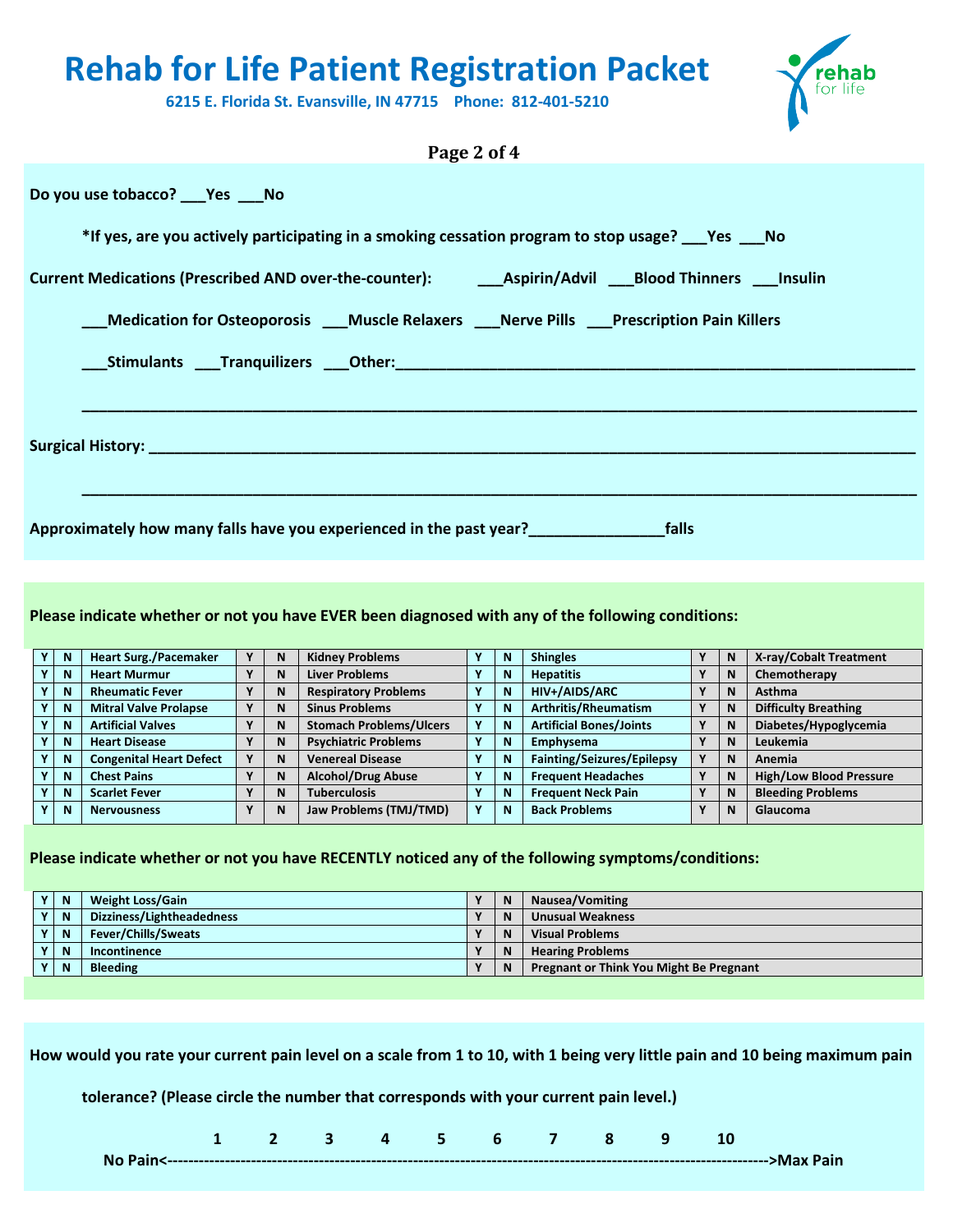

**6215 E. Florida St. Evansville, IN 47715 Phone: 812-401-5210**

| Page 3 of 4                                                                                                                                                                                                                    |
|--------------------------------------------------------------------------------------------------------------------------------------------------------------------------------------------------------------------------------|
|                                                                                                                                                                                                                                |
| Have you had the same or a similar problem in the past? ___ Yes ___ No                                                                                                                                                         |
|                                                                                                                                                                                                                                |
| Please explain any specific treatment you have received for this problem, such as previous physical or                                                                                                                         |
| occupational therapy, chiropractic visits, pain medications, etc.: <b>Chinagon and the set of the set of the set of</b>                                                                                                        |
|                                                                                                                                                                                                                                |
| Have you received x-rays, a MRI, a CT scan, a bone scan, etc. for this problem? Yes No                                                                                                                                         |
| Has your doctor discussed your medical findings or given you a diagnosis? ___ Yes ___ No                                                                                                                                       |
|                                                                                                                                                                                                                                |
|                                                                                                                                                                                                                                |
| Do you require this therapy to return to prior level of function? ___ Yes ___ No                                                                                                                                               |
| What are your goals for recovery? The contract of the contract of the contract of the contract of the contract of the contract of the contract of the contract of the contract of the contract of the contract of the contract |
| Are you aware of any physical reason why you should not receive treatment? ___ Yes ___ No                                                                                                                                      |
|                                                                                                                                                                                                                                |
| Do you have any allergies?  Yes  No                                                                                                                                                                                            |
| *If yes, please list all known allergies: North and the state of the state of the state of the state of the state of the state of the state of the state of the state of the state of the state of the state of the state of t |

- **I authorize and consent that the therapists of Rehab for Life, LLC treat my needs as laid out in my plan of care and/or as authorized by my physician.**
- **I authorize the release of all my demographic information and/or medical records to insurance companies, workers' compensation carriers, and other treating physicians when necessary for filing claims, proving medical necessity, and obtaining payment.**
- **I authorize Rehab for Life, LLC to act as my agent in helping to obtain payment from my insurance companies.**
- **I authorize payment from insurance companies or workers' compensation carriers be made directly to Rehab for Life, LLC.**
- **I understand that it is my responsibility to inform Rehab for Life, LLC of any changes in my insurance companies, coverage, or if my insurance is ever terminated.**
- **Rehab for Life, LLC will verify your eligibility/benefits and obtain any required prior authorizations. HOWEVER, insurance companies never guarantee benefits stated. If benefits are misquoted to Rehab for Life, LLC and/or services are deemed to be medically unnecessary, I acknowledge that I will not hold Rehab for Life, LLC responsible. I understand that I am, ultimately, the one responsible for all charges incurred, regardless of what my insurance states.**
- **I acknowledge that I am responsible for all charges incurred once my insurance has made all of their adjustments and/or payments.**